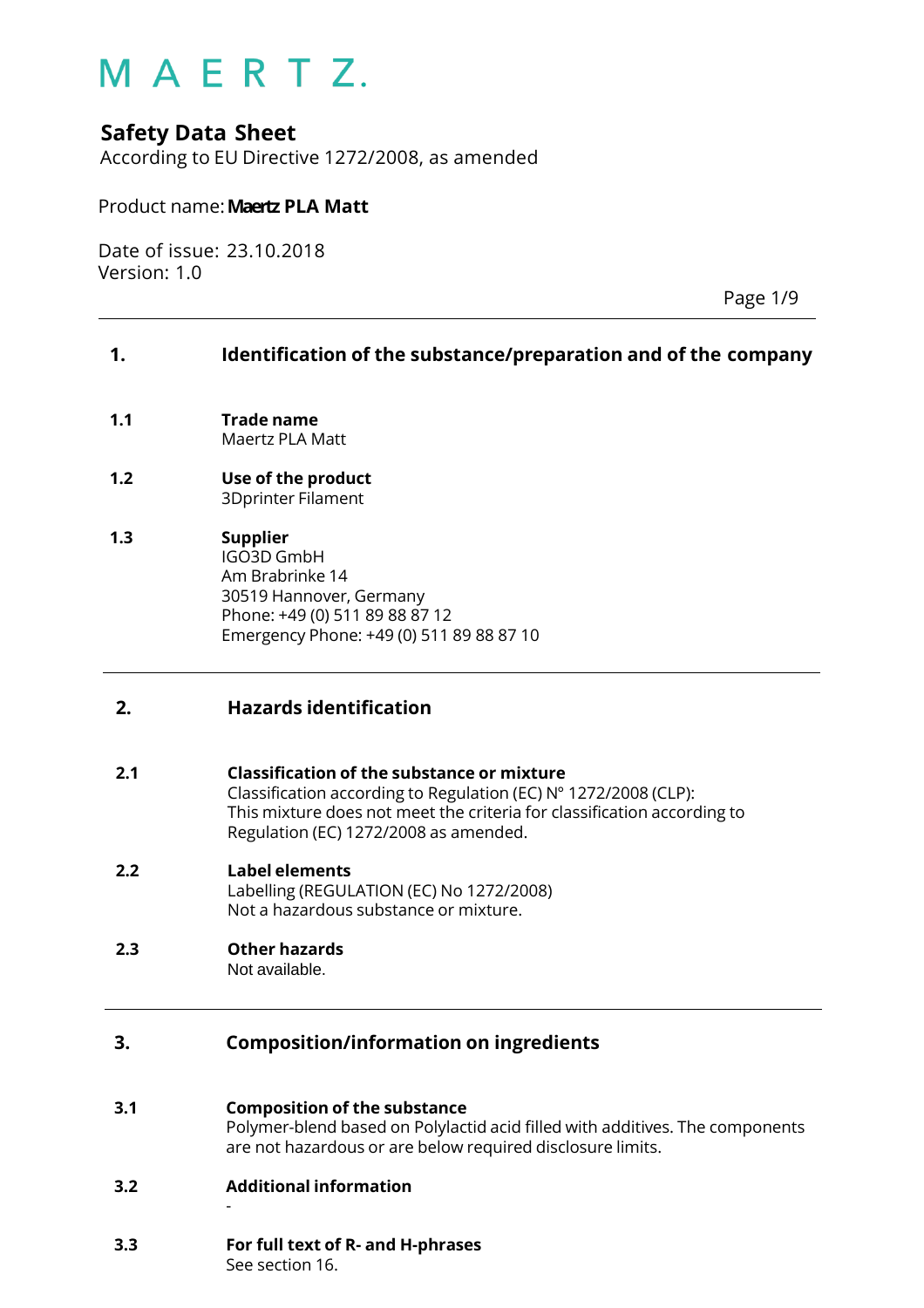### **Safety Data Sheet**

According to EU Directive 1272/2008, as amended

#### Product name:**Maertz PLA Matt**

Date of issue: 23.10.2018 Version: 1.0

Page 2/9

#### **4. First aid measures**

#### **4.1 Description of first aid measures**

General Notes:

If inhaled: In case of gases evolving from melted resin, move subject to fresh air and let

him rest. Treat symptomatically.

In case of skin contact: In case of contact with molten polymer immediately cool the skin with cold water. Medical aid may be required to remove adhering material and for treatment of burns.

In case of eye contact:

If easy to do, remove contact lens, if worn. In case of pellets or powder, flush with plenty of water for at least 15 minutes. Seek medical advice if any dust particles still remain. In case of gases evolving from melted resin of high temperature, flush with plenty of water for at least 15 minutes. Seek medical advice if necessary.

If swallowed:

Rinse mouth with water and let subject drink more water. Seek medical advice if subject is feeling unwell.

- **4.2 Most important symptoms and effects, both acute and delayed** No special indications
- **4.3 Indication of any immediate medical attention and special treatment needed** No special indications

#### **5. Fire fighting measures**

#### **5.1 Extinguishing media**

Suitable extinguishing media: Water, foam, dry chemical powder, Carbon dioxide fire extinguishers. Unsuitable extinguishing media: Full water Jet.

#### **5.2 Special hazards arising from the substance or mixture**

Hazardous Combustion Products: During a fire, smoke may contain the original material in addition to combustion products of varying composition which may be toxic and/or irritating. Combustion products may include and are not limited to: Carbon monoxide, Carbon dioxide, Hydrocarbons.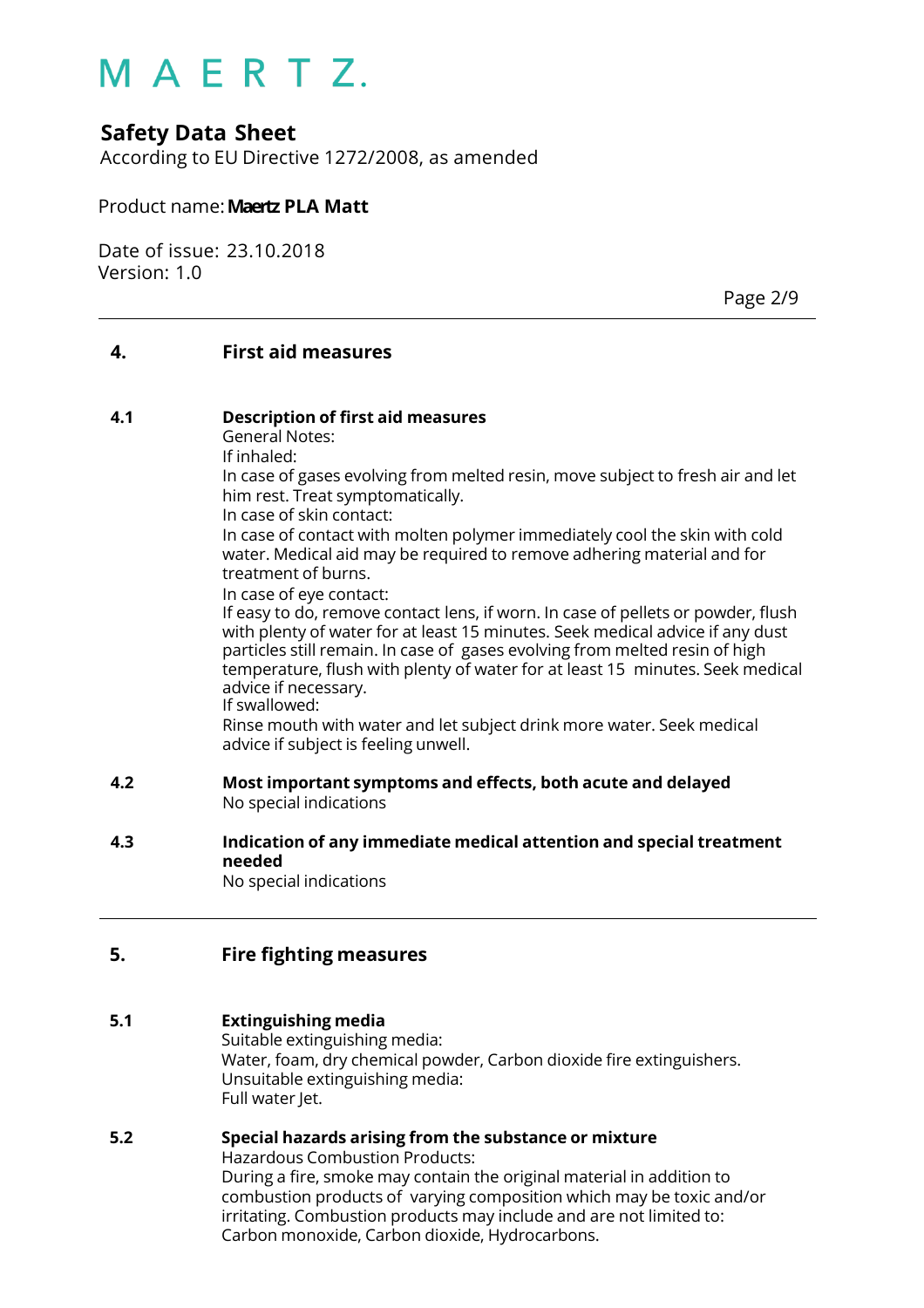### **Safety Data Sheet**

According to EU Directive 1272/2008, as amended

#### Product name:**Maertz PLA Matt**

Date of issue: 23.10.2018 Version: 1.0

Page 3/9

#### **5.3 Advice for fire fighters** Protective equipment: Self-contained breathing apparatus (SCBA).

#### **6. Accidental release measures**

**6.1 Personal precautions, protective equipment and emergency procedures** Keep out of irrigation ditches, sewers, and water supplies. Spills should be collected to prevent contamination of waterways. Isolate area. Wear protective equipment. Ensure adequate ventilation and avoid dust inhalation. Keep away from ignition sources. Keep unprotected persons away.

#### **6.2 Environmental precautions**

Gather pellets and powder thoroughly to avoid birds or fishes taking from draining water. Do not allow product to reach sewage system or water bodies. Inform respective authorities in case product reaches water, sewage system or soil.

#### **6.3 Methods and materials for containment and cleaning up** Sweep up and contain spilled material if possible. Risk of slipping. Collect in suitable and properly labelled containers.

#### **6.4 Reference to other sections**

Refer to section (8,13).

#### **7. Handling and storage**

#### **7.1 Handling**

Avoid contact with molten polymer. Avoid generation of dust and electrostatic charge.

**7.2 Conditions for safe storage, including any incompatibilities** Protect against moisture. Store cool and keep packaging closed when not in use. Avoid sources of ignition, avoid dust formation.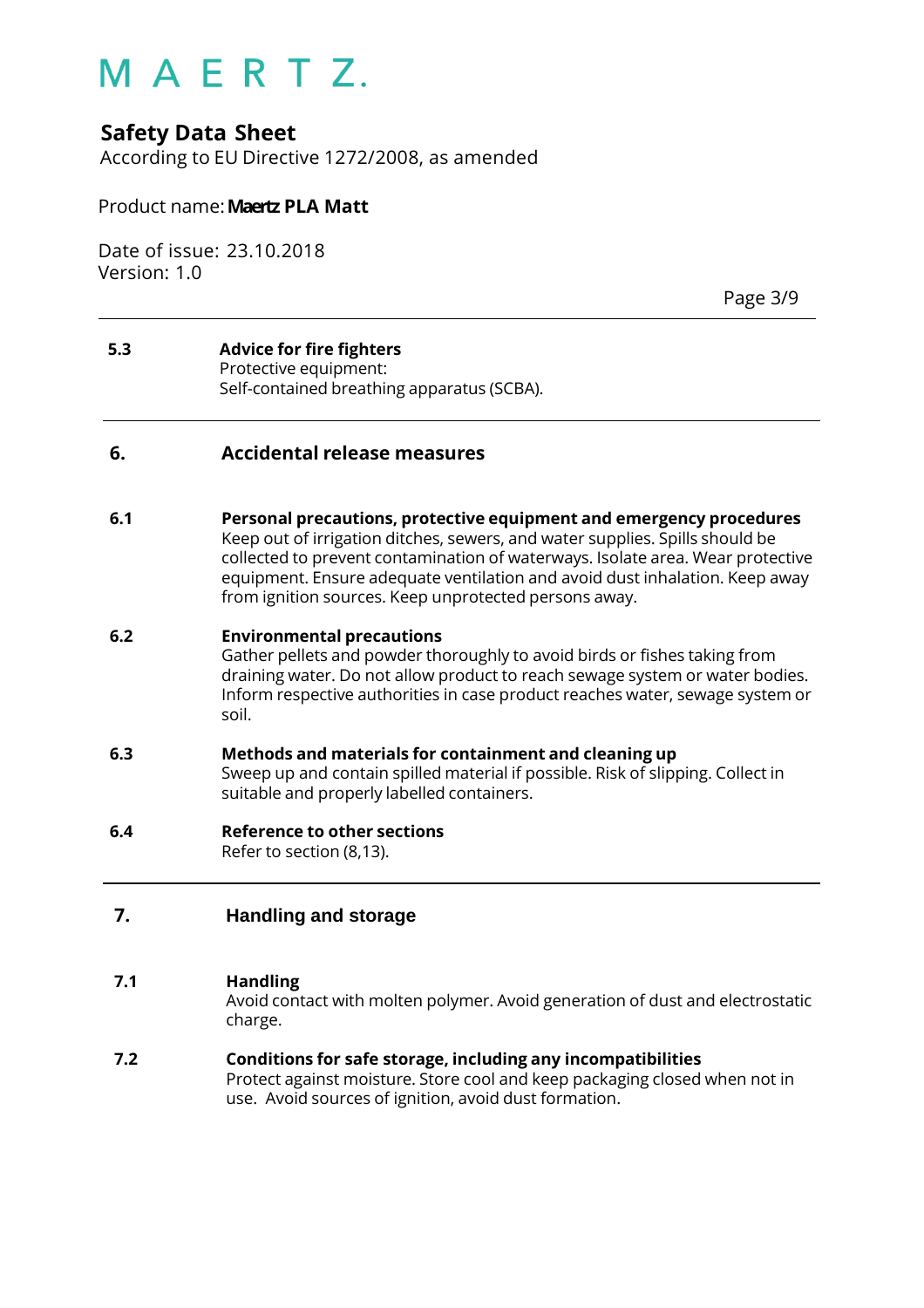## **Safety Data Sheet**

According to EU Directive 1272/2008, as amended

#### Product name:**Maertz PLA Matt**

Date of issue: 23.10.2018 Version: 1.0

Page 4/9

#### **8. Exposure controls / personal protection**

#### **8.1 Control parameters**

Dnel: Dnel/Dmel- values are not available PNEC: PNEC values are not available

#### **8.2 Exposure controls**

Personal protection:

- Eye protection: Wear safety glasses for general purpose. Wear chemical goggles for cleaning moulding machines.

- Respiratory protection: Wear masks for cleaning moulding machines, in case of dust, wear mask with particle filter.

- Hand protection: Chemical resistant gloves (EN 374). Suitable materials, also with longer and direct contact (protective index 6, >480 min penetration time / permeation time according to EN374) Nitril rubber, isoprenechloroprenerubber, PVC etc. Heat-insulting gloves when handling molten form.

- Skin and body protection: Gloves necessary for handling molten resin,

wear overall and safety shoes. Avoid contact of hot material with the skin.

- Hygiene measures: Wash hands after handling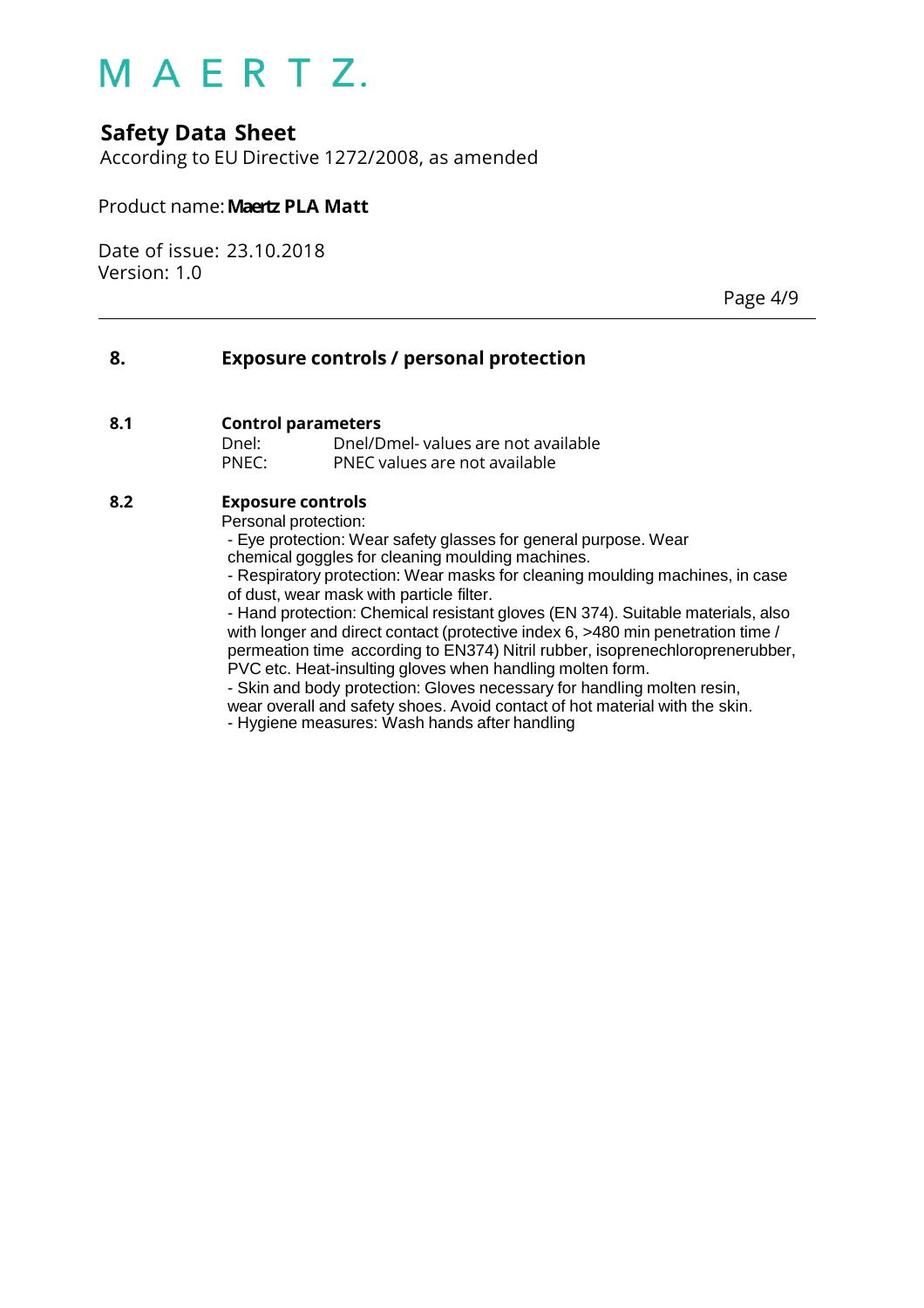## **Safety Data Sheet**

According to EU Directive 1272/2008, as amended

#### Product name:**Maertz PLA Matt**

Date of issue: 23.10.2018 Version: 1.0

Page 5/9

### **9. Physical and chemical properties**

#### **9.1 Information on basic physical and chemical properties**

| Appearance                                   | Solid Filament             |
|----------------------------------------------|----------------------------|
| Odour                                        | Odourless - slight odour   |
| Colour                                       | Depending on colour        |
| Odour threshold                              | Not determined             |
| pH                                           | Not applicable             |
| Melting point / freezing point               | 120-170°C                  |
| Initial boiling point and boiling range      | Not applicable             |
| Flash point                                  | Not applicable             |
| Evaporation rate                             | Not applicable             |
| Flammability (solid, gas)                    | Not available              |
| Upper/lower flammability or explosive limits | Not applicable             |
| Vapour pressure                              | Not applicable             |
| Vapour density                               | Not applicable             |
| Relative density                             | Not available              |
| <b>Bulk density</b>                          | Not available              |
| Solubility(ies)                              | Partially soluble in water |
| Partition coefficient (n-octanol/water)      | Not available              |
| Auto-ignition temperature                    | Not available              |
| Decomposition temperature                    | >280°C                     |
| Viscosity                                    | Not applicable             |
| <b>Explosive properties</b>                  | Not explosive              |
| Oxidizing properties                         | Not oxidizing              |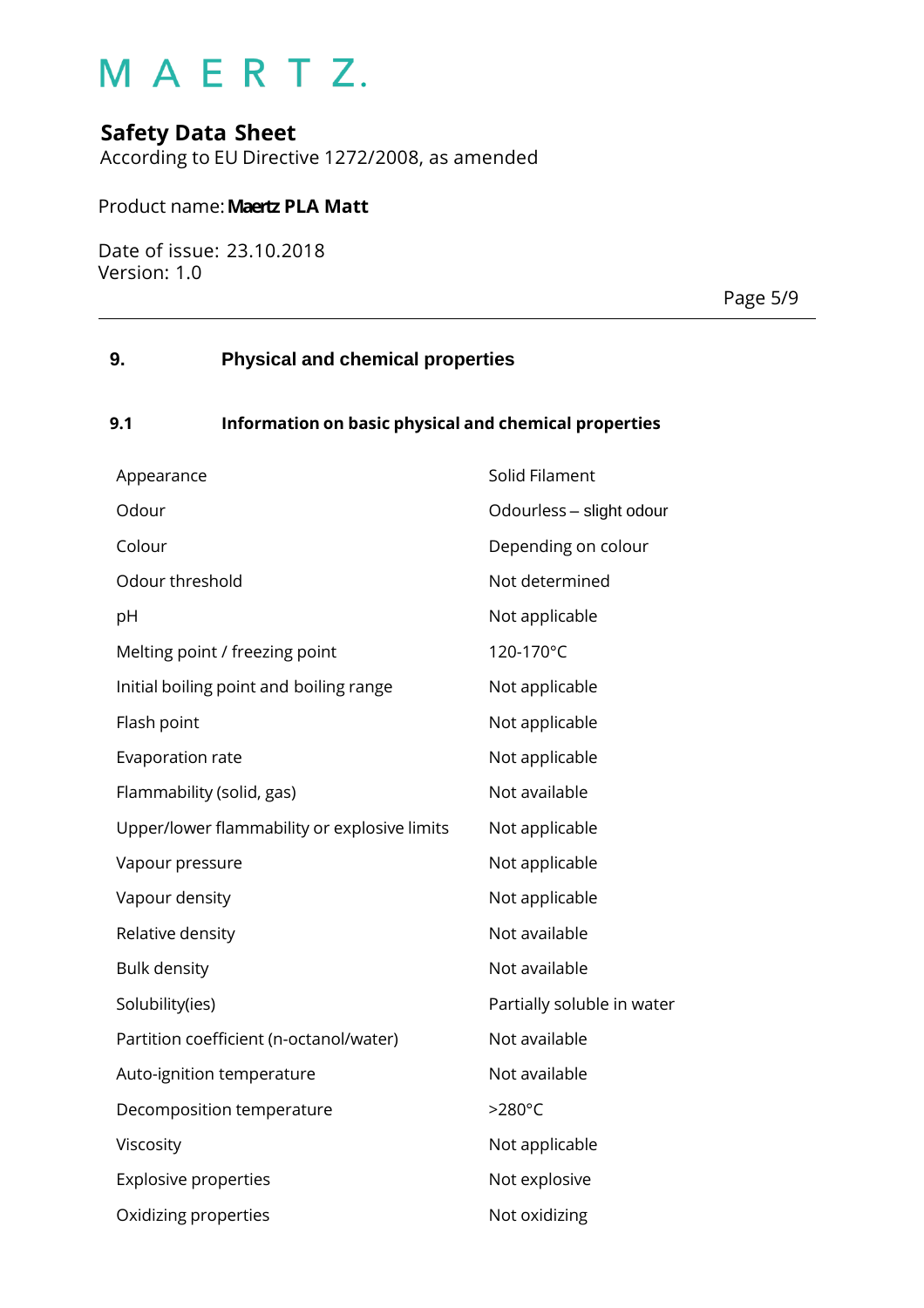### **Safety Data Sheet**

According to EU Directive 1272/2008, as amended

#### Product name:**Maertz PLA Matt**

Date of issue: 23.10.2018 Version: 1.0

Page 6/9

#### **10. Stability**

**10.1 Reactivity**

Non-reactive under normal handling and storage conditions.

#### **10.2 Chemical stability** Stable under normal handling and storage conditions.

**10.3 Possibility of hazardous reactions** No hazardous reactions observed under normal handling and storage conditions.

#### **10.4 Conditions to avoid** While printing, keep away from sparks and open flame. Exposure to elevated temperatures can cause product to decompose.

**10.5 Incompatible materials** Avoid strong acids and peroxides.

#### **10.6 Hazardous decomposition products** None under normal handling and storage conditions.

**10.7 Hazardous polymerization** Not likely occurs.

#### **11. Toxicological information**

#### **11.1 Information on toxicological effects**

Toxicological effects: Acute toxicity: No known toxicity. Skin corrosion/irritation: Non irritating. Eye damage/irritation: Lack of data. Sensitisation to the respiratory tract: No sensitivity. Toxicity with repeated administration: Negative. Carcinogenicity: Lack of data.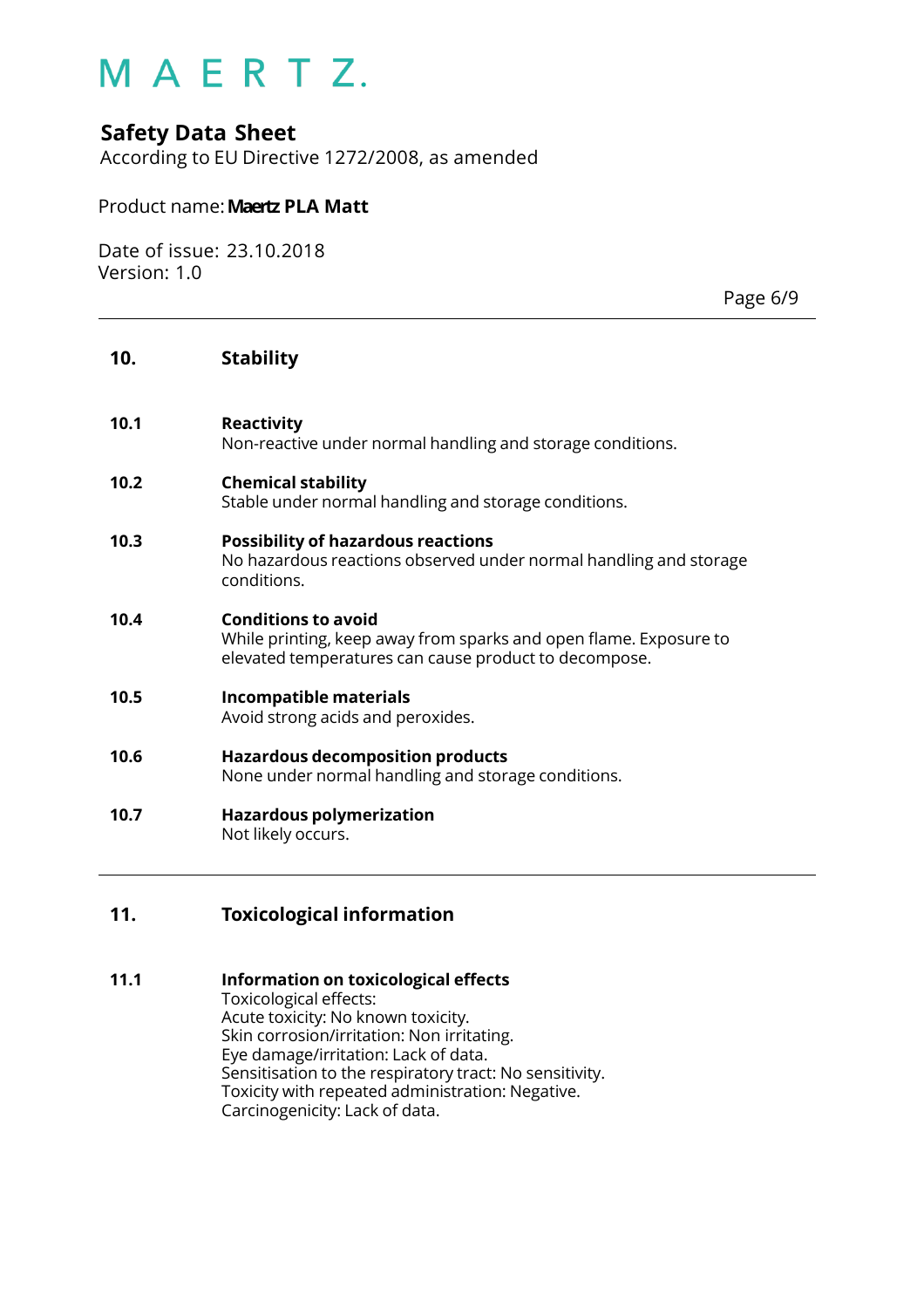### **Safety Data Sheet**

According to EU Directive 1272/2008, as amended

#### Product name:**Maertz PLA Matt**

Date of issue: 23.10.2018 Version: 1.0

Page 7/9

#### **12. Ecological information**

#### **12.1 Toxicity**

Not expected to be acutely toxic, but material in pellet or bead form may mechanically cause adverse effects if ingested by waterfowl or aquatic life.

#### **12.2 Persistence and degradability**

This water-insoluble polymeric solid is difficult to decompose.

#### **12.3 Bio accumulative potential**

To avoid bioaccumulation plastics should not be disposed in the sea or in other water environments.

#### **12.4 Mobility in soil**

No data available.

#### **12.5 Results of PBT and vPvB assessment** This mixture has not been assessed for persistence, bioaccumulation and toxicity (PBT).

#### **12.6 Other adverse effects** General information: Do not allow to enter into ground-water, surface water or drains.

#### **13. Disposal considerations**

#### **13.1 Waste treatment methods**

Containers must be recycled in compliance with national legislation and environmental regulations.

The product is suitable for mechanical recycling. After appropriate treatment it can be remelted and reprocessed into new moulded articles. Mechanical recycling is only possible if the material has been selectively retrieved and carefully segregated according to type.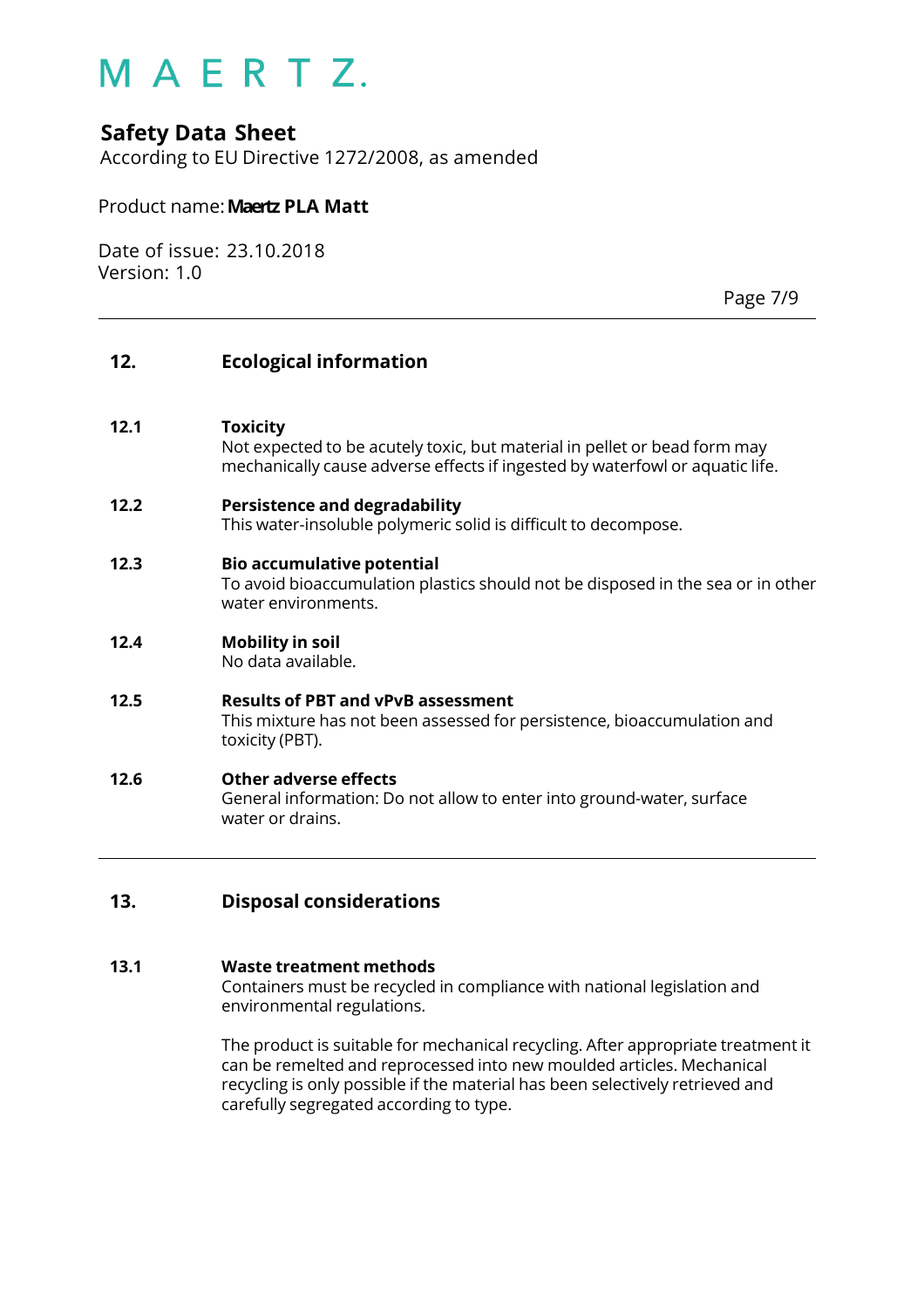### **Safety Data Sheet**

According to EU Directive 1272/2008, as amended

#### Product name:**Maertz PLA Matt**

Date of issue: 23.10.2018 Version: 1.0

Page 8/9

#### **14. Transport information**

Product has been classified as being non-dangerous substance according to transport regulations.

- **14.1 UN number** Not applicable
- **14.2 UN proper shipping name** Not applicable
- **14.3 Transport hazard class(es)** Not applicable
- **14.4 Packing Group** Not applicable
- **14.5 Environmental hazards** No additional data is available
- **14.6 Special precautions for user** No data available
- **14.7 Transport in bulk according to Annex II of MARPOL73/78 and the IBC Code** Not applicable

#### **15. Regulatory information**

**15.1 Safety, health and environmental regulations/legislation specific for the substance or mixture ANNEX XVII of EG No** 1907/2006 Restrictions regarding EC no.1907/2006 Annex XVII are not applicable for the identified use of the product as mentioned in this MSDS.

## **15.2 Chemical Safety Assessment**

For this substance a chemical safety assessment is not executed.